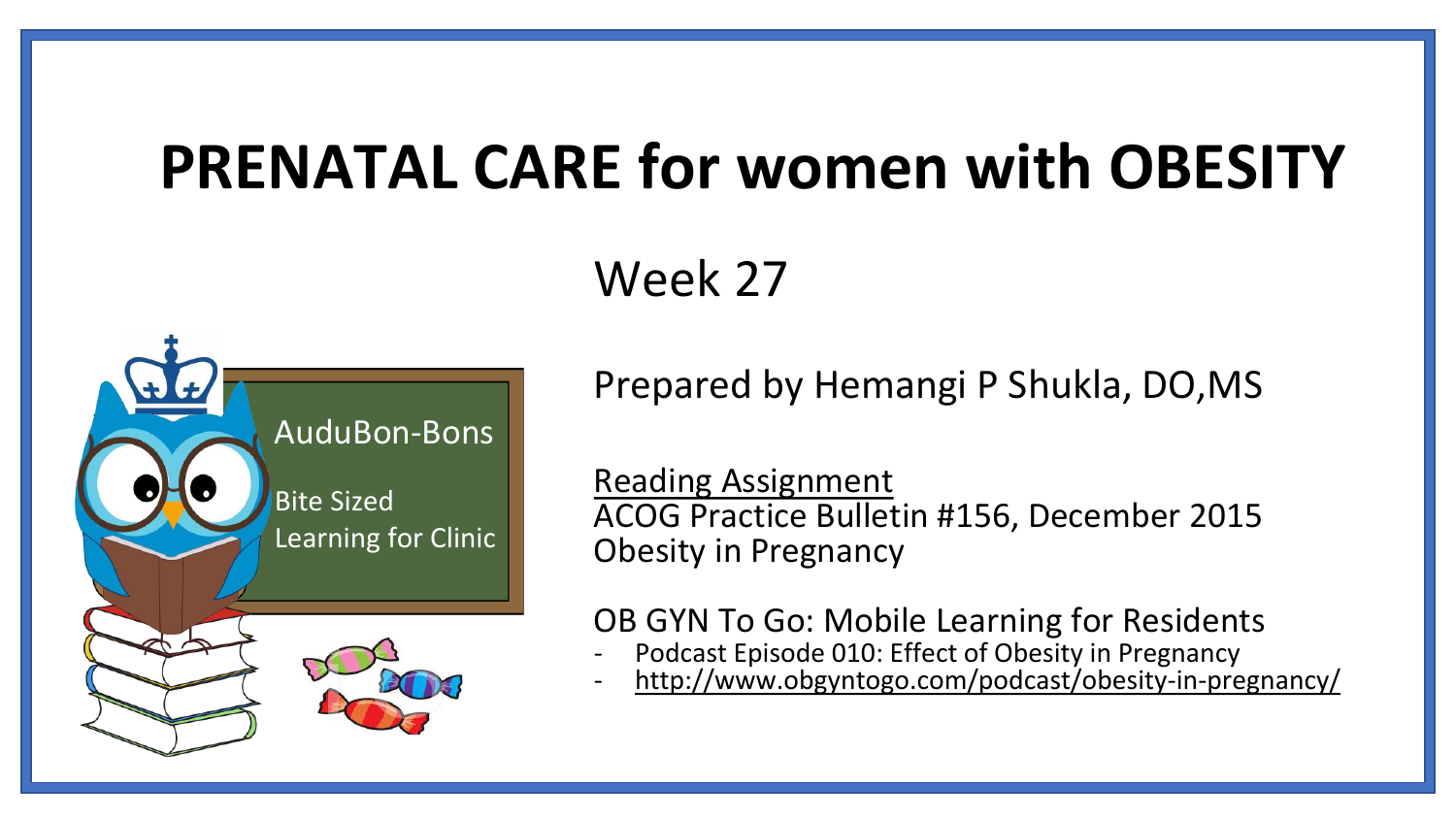# LEARNING OBJECTIVES

- To be able to identify and designate classifications of obesity
- To gain an understanding of the impact of obesity on pregnancy
- To review the recommendations for obesity during prenatal care
- To be comfortable counseling the patient about her risk factors and treatment plan

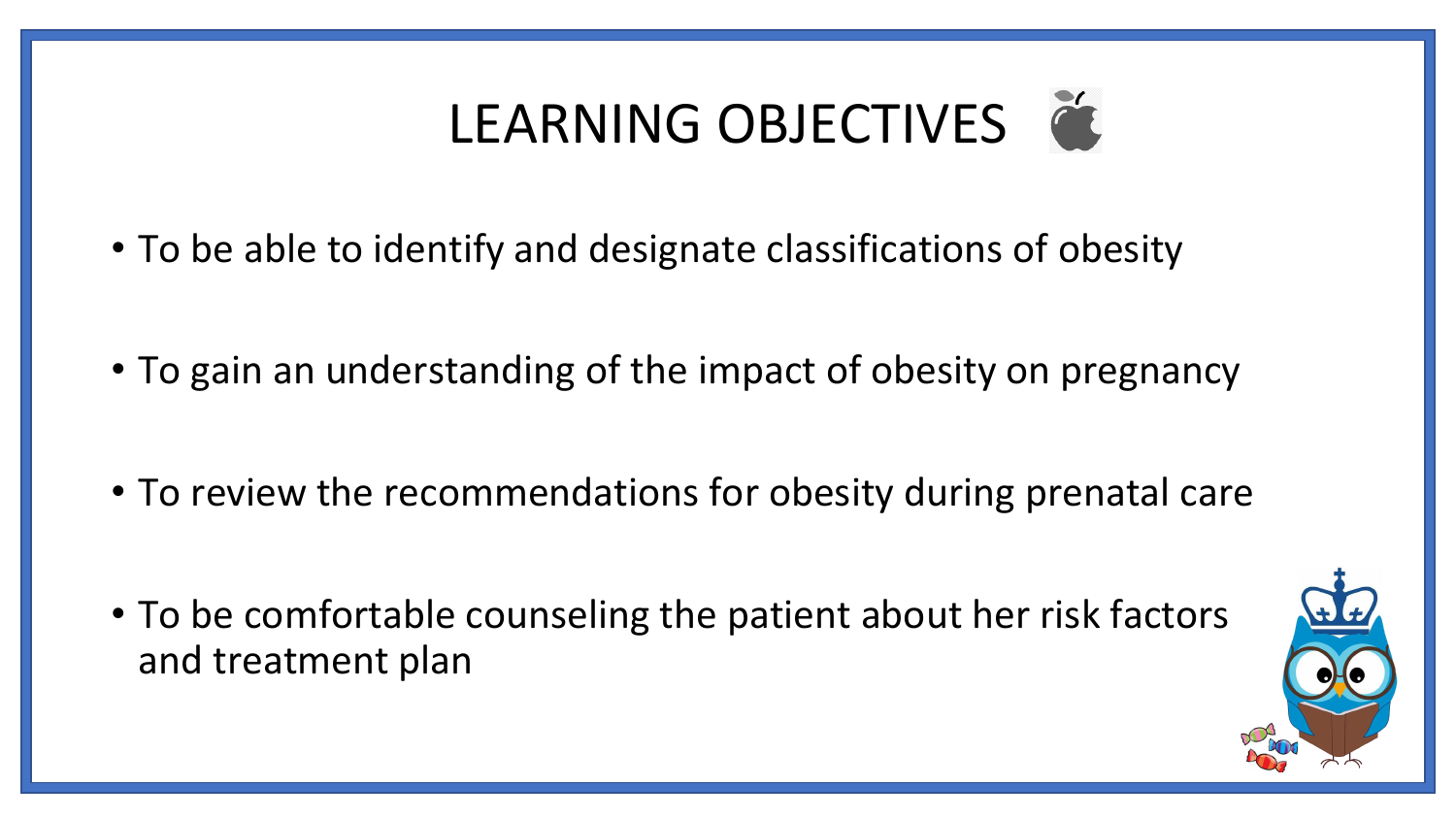#### CASE VIGNETTE

- Ms. D.B. is a 28y G1 P0 woman at 11 weeks EGA (dated by 8wk u/s) who presents for initial prenatal visit. She has no complaints.
- She reports occasional headaches, which are well-managed by hydration and PO Tylenol. She denies any pain or vaginal bleeding. This pregnancy was unplanned, but she and her husband are happy about it.

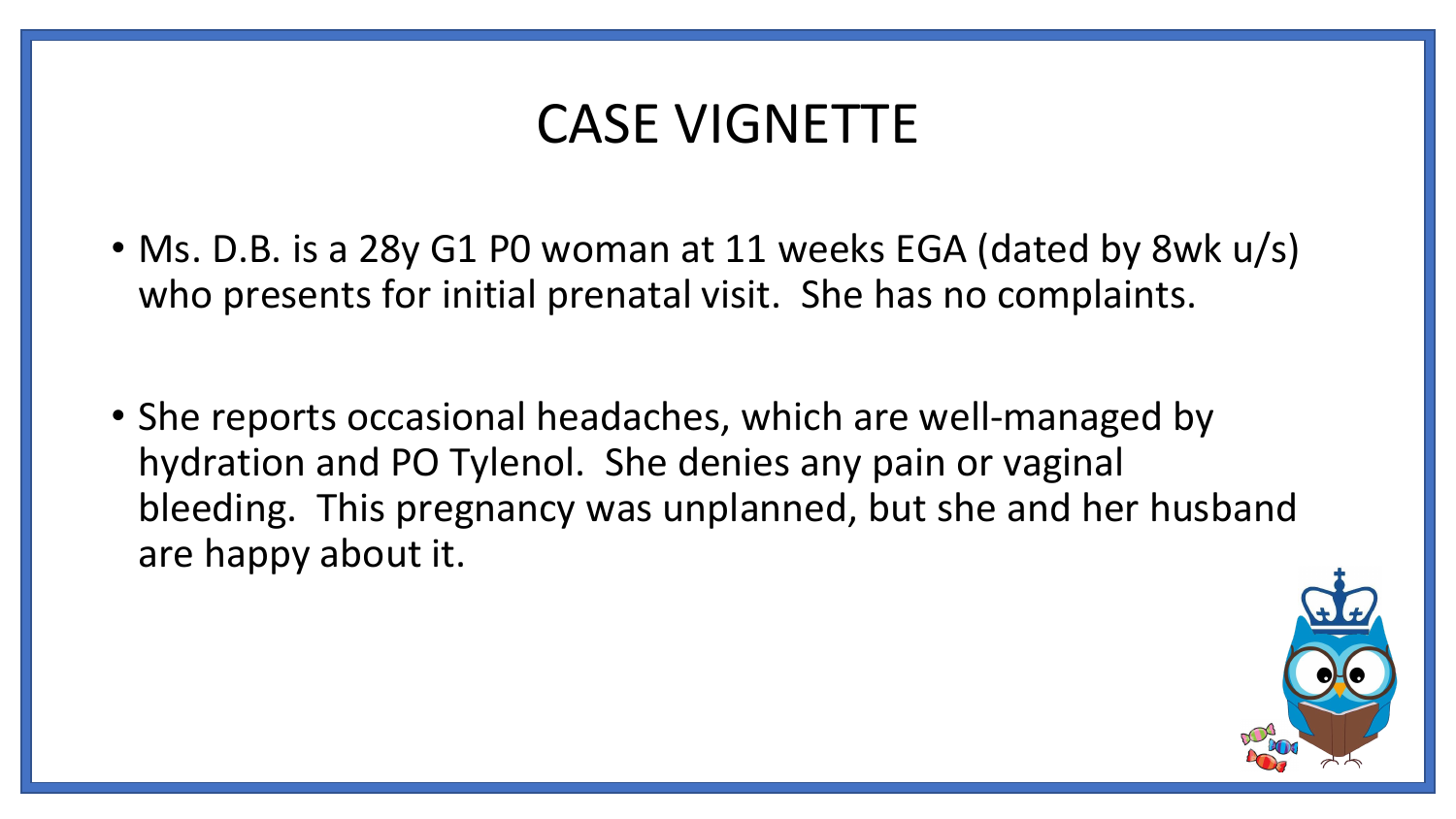## FOCUSED HISTORY

- What will be pertinent in her history?
	- POB: No prior pregnancies
	- PGYN: Irregular menses; No STI/Cysts/Fibroids; No abnormal paps
	- PMH: Obesity BMI 36
	- PSH: Denies
	- Meds: PNV, Tylenol PRN
	- All: NKDA
	- Soc: No toxic habits; Lives with her husband; Works as a computer programmer; Accepts blood products
	- FHx: No hx gyn cancers; No hx DM or HTN

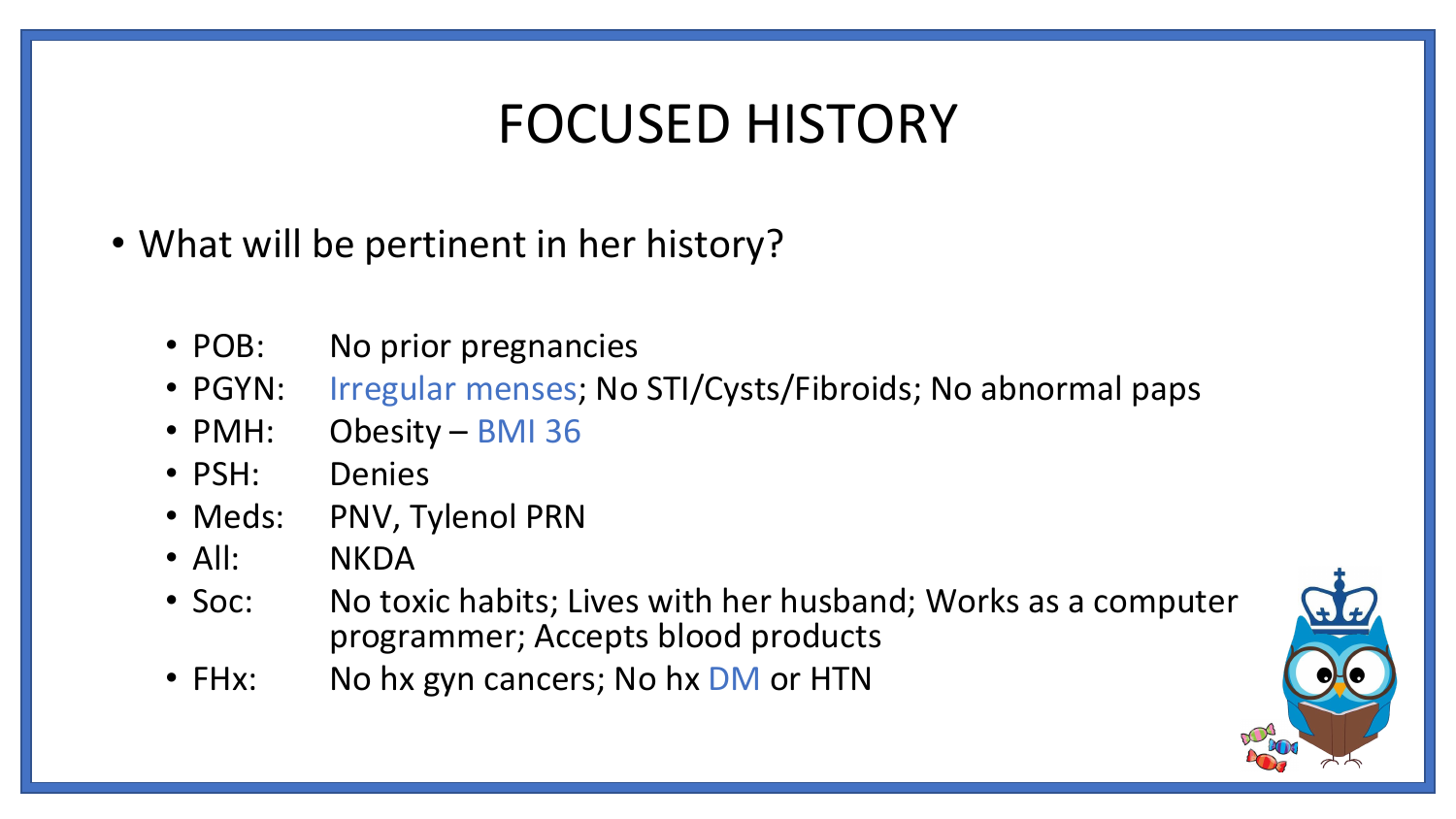#### PERTINENT PHYSICAL EXAM FINDINGS

- What will be pertinent in her physical exam?
	- VS: P 76 BP 117/74 Wgt: 92kg Hgt: 160cm
	- HEENT: Thyroid no masses/enlargement Skin – no acanthosis nigricans
	- Cor: Regular rhythm, no M
	- Pulm: CTAB b/l
	- Abd: Soft, NT/ND, +BS x 4Q
	- Pelvic: Vulva: Normal external female genitalia; No lesions Vagina: Healthy-appearing mucosa, No discharge
		- Cervix: Parous os; L/C/P
		- Uterus: NT, ~8wk size, anteverted
		- Adnexae: No mass/tenderness b/l
	- Ext: No calf tenderness b/l; +1 DTR b/l

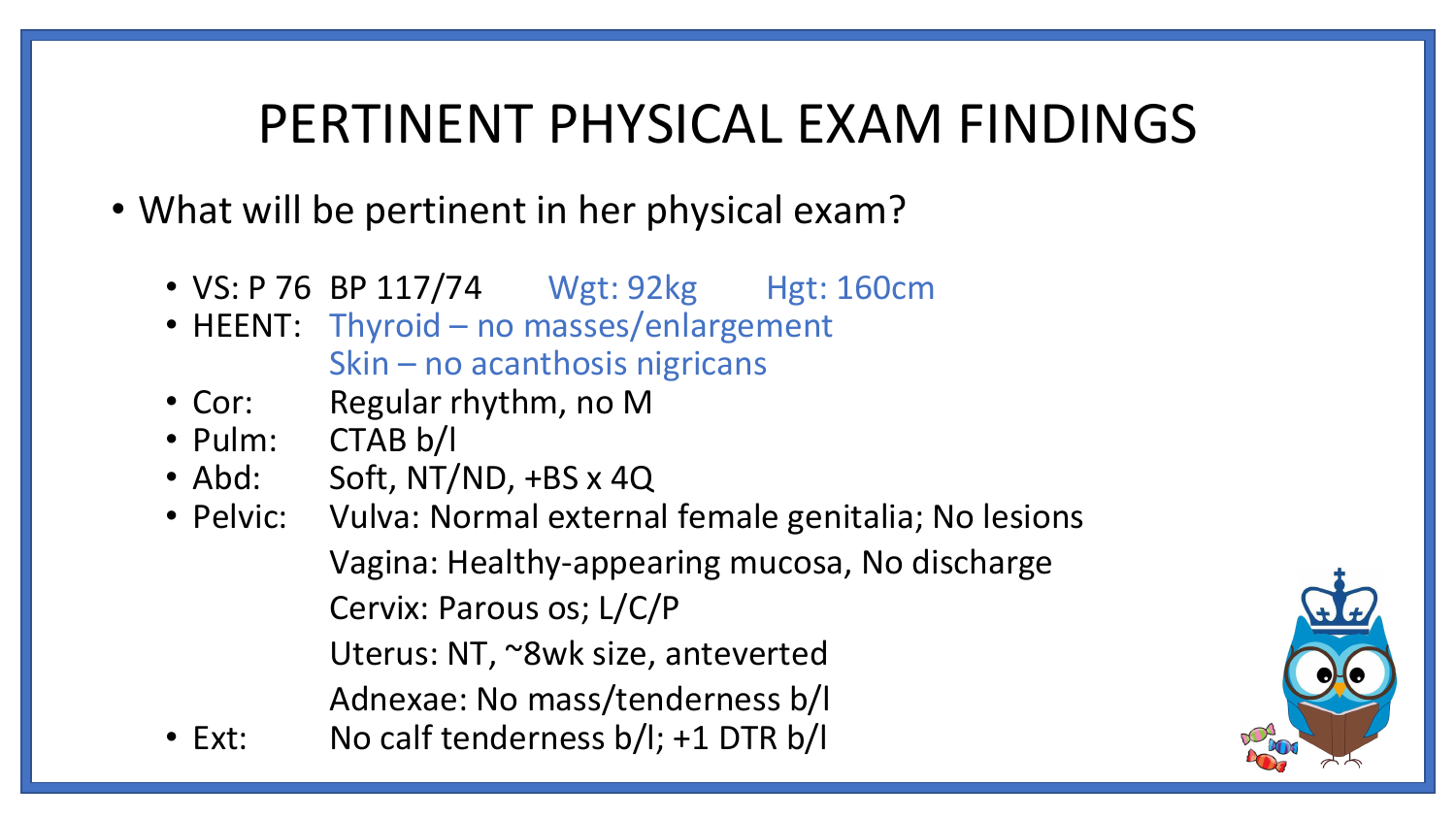## **OBESITY**

- How is obesity determined?
	- Obesity is defined by body mass index (BMI)
	- How is BMI calculated?
		- BMI =  $\text{kg/m}^2$

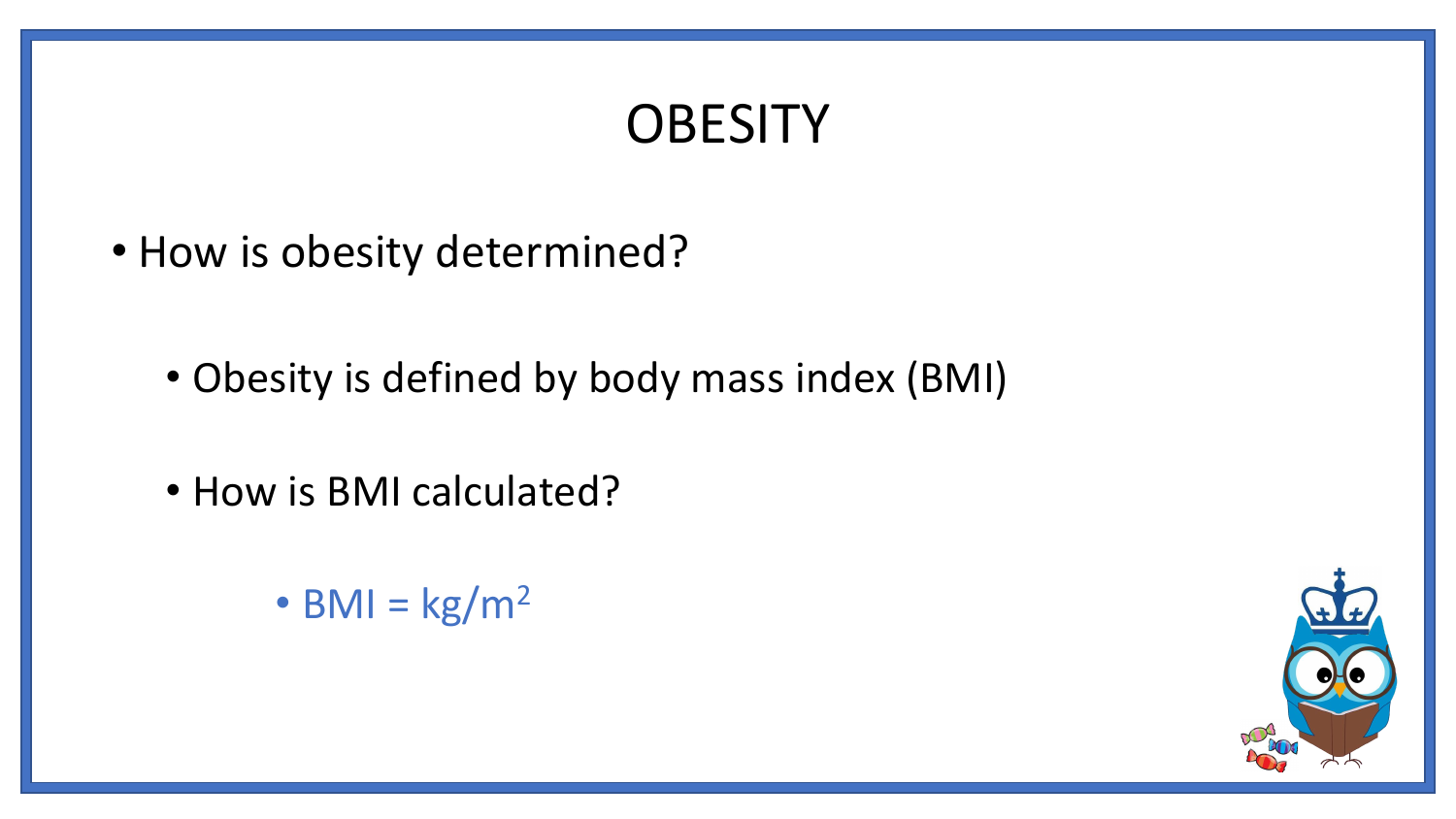#### CLASSIFICATION

• How does the WHO use BMI ranges to categorize obesity?

| Category                 | <b>BMI</b>    |
|--------------------------|---------------|
| Underweight              | < 18.5        |
| Normal weight            | $18.5 - 24.9$ |
| Overweight               | $25.0 - 29.9$ |
| Obesity class I          | $30.0 - 34.9$ |
| Obesity class II         | $35.0 - 39.9$ |
| <b>Obesity class III</b> | > 40          |

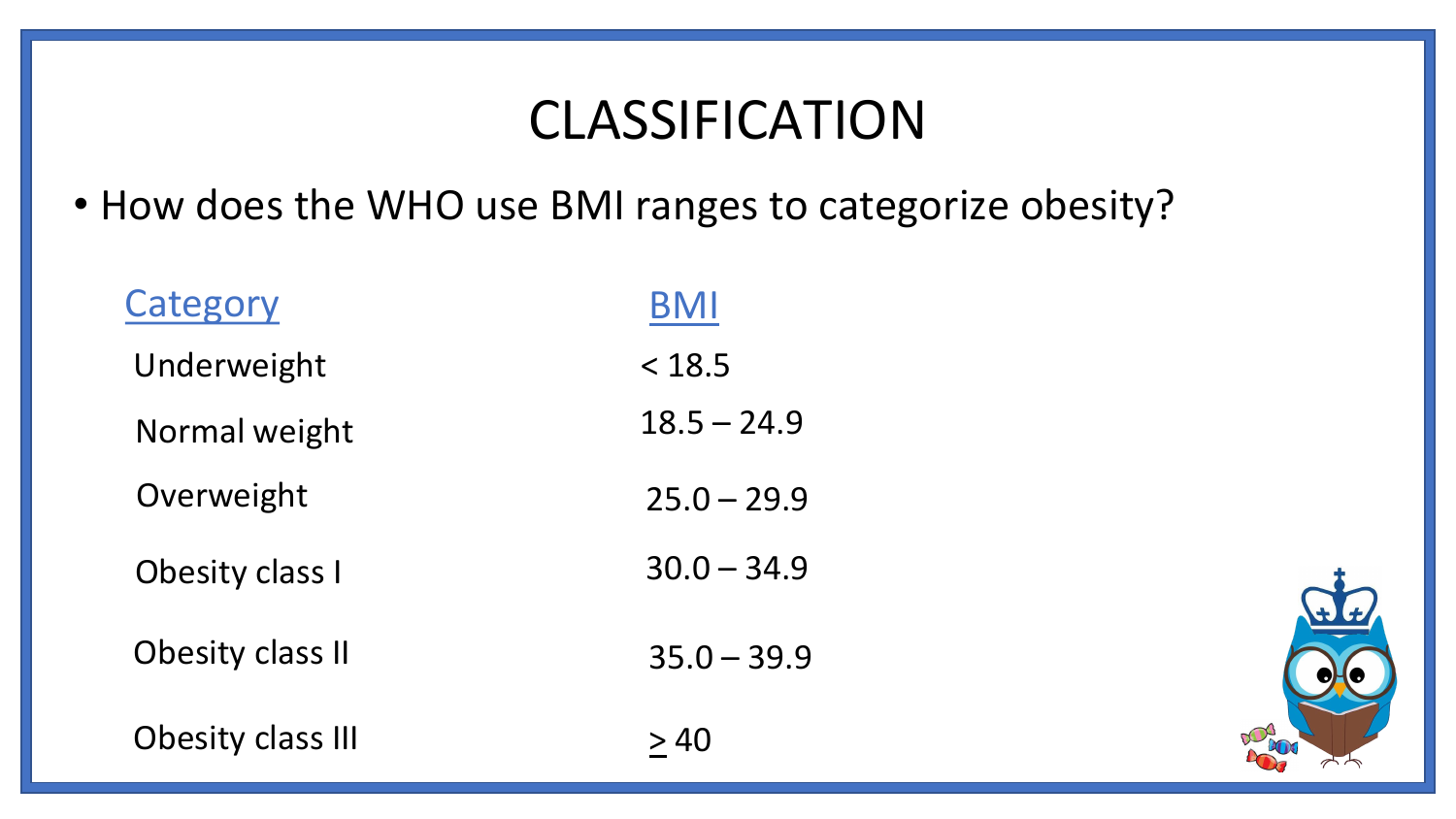### ANTENATAL IMPLICATIONS

Fatty liver

PEC

- How does obesity impact the antepartum period?
	- Pregnancy loss SAB Recurrent miscarriage • Stillbirth 40% higher likelihood of stillbirth • Anomalies **Exercise Service Service Contracts** Ultrasound limitations NTDs Limb reduction **Orofacial** Cardiovascular • Complications **GDM** Sleep apnea

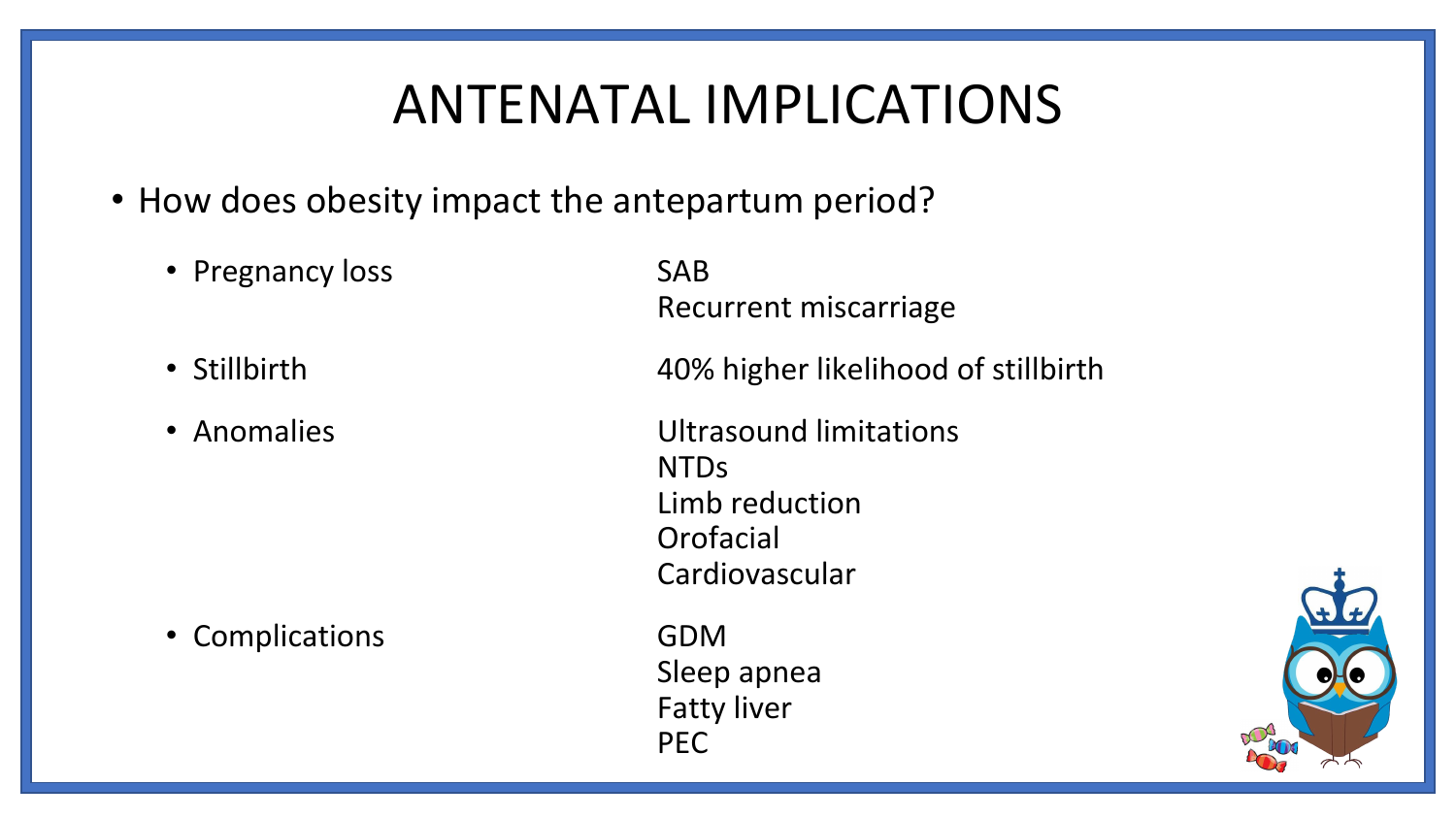# EVALUATION

- How can prenatal care be modified for the obese patient?
	- Screening
		- GDM
			- ACOG Early GCT
			- CUIMC Hemoglobin A1C
		- Obstructive Sleep Apnea (OSA)
			- Snoring, excessive daytime sleepiness, witnessed apneas, or unexplained hypoxia

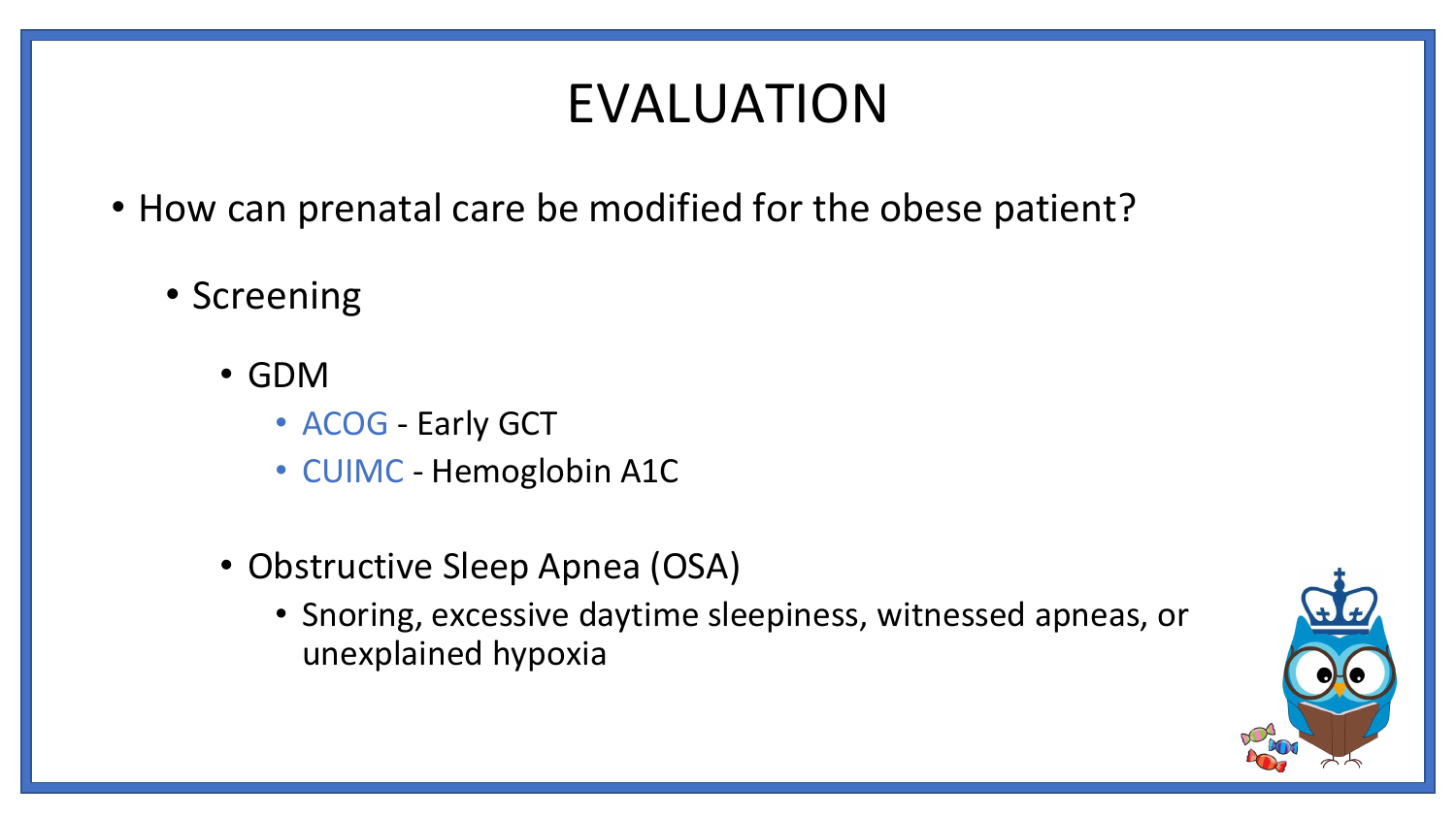### EVALUATION

- How can prenatal care be modified for the obese patient?
	- Consults
		- Anesthesiology
			- $ACOG BMI \geq 30$ , prior to labor
			- CUIMC BMI  $\geq$  40, third trimester

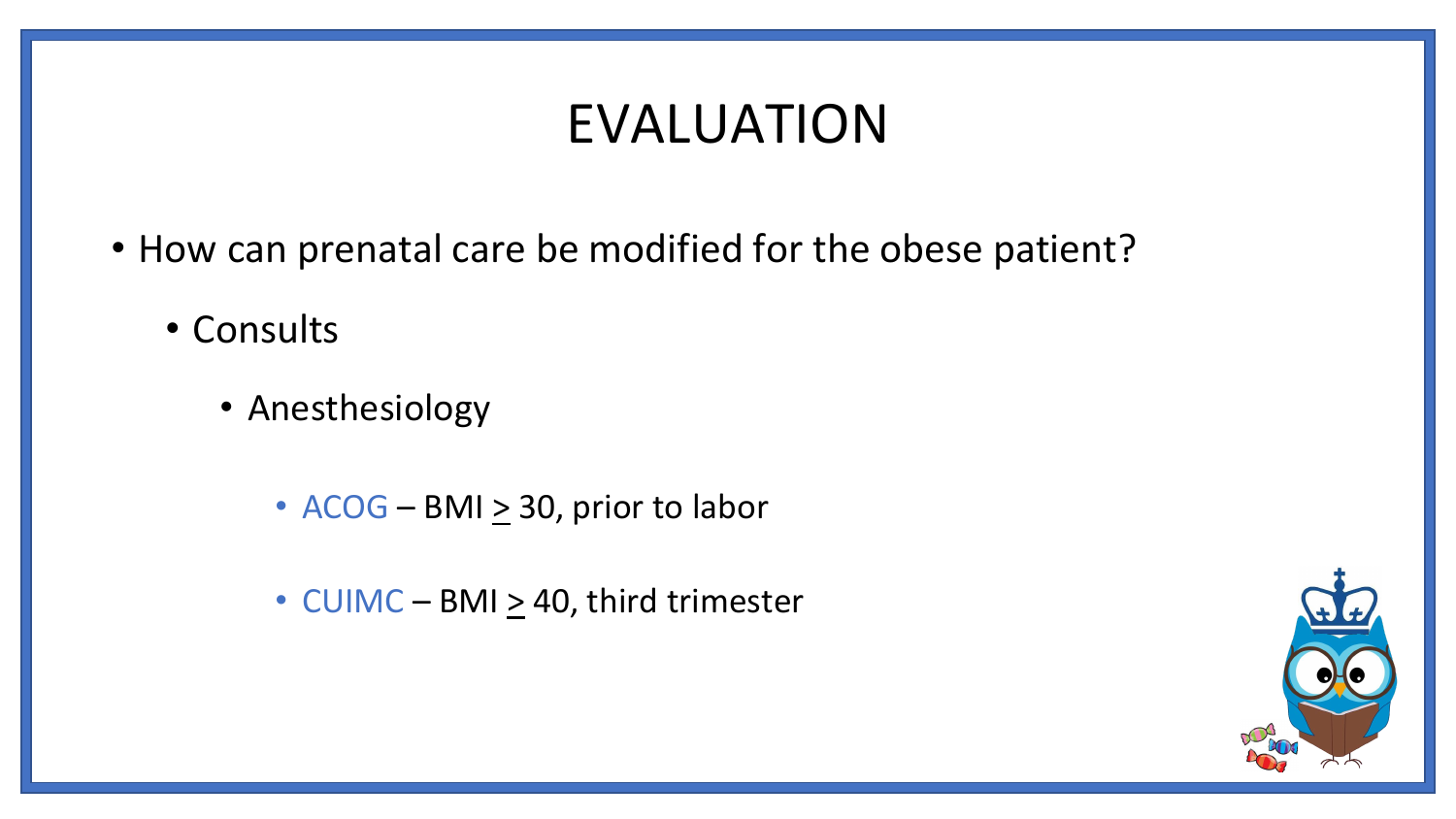#### GESTATIONAL WEIGHT MANAGEMENT

- What is the approach to antenatal weight management?
	- Dietary control, Exercise, Behavior Modifications
	- Record BMI at initial prenatal visit
	- IOM recommendations for gestational weight gain by BMI category

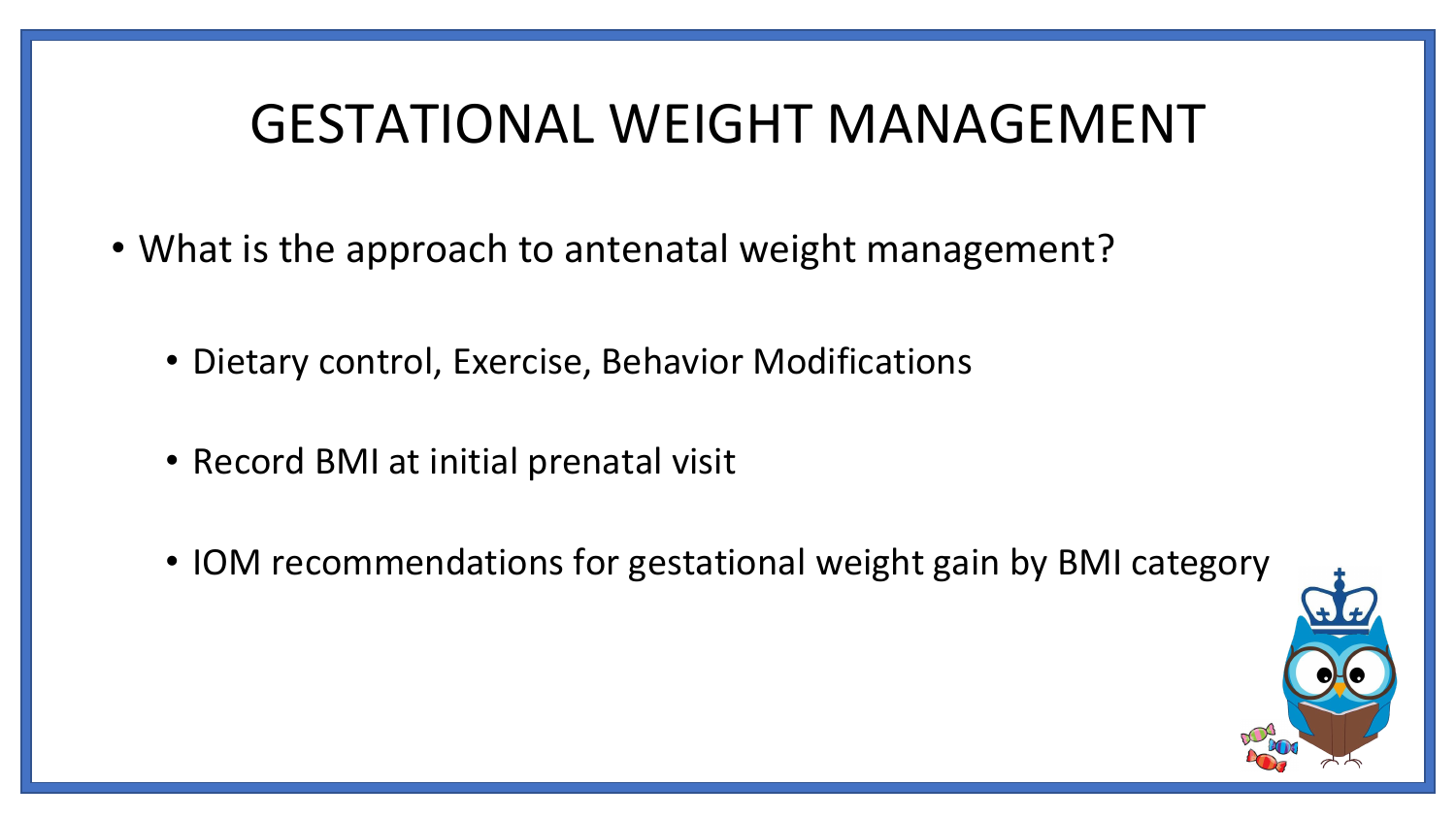#### IOM RECOMMENDATIONS

- What are the IOM recommendations for total gestational weight gain?
	- Underweight
		- 28-40 lbs
	- Normal Weight • 25-35 lbs
	- Overweight • 15-25 lbs
	- Obese (all classes)
		- 11-20 lbs

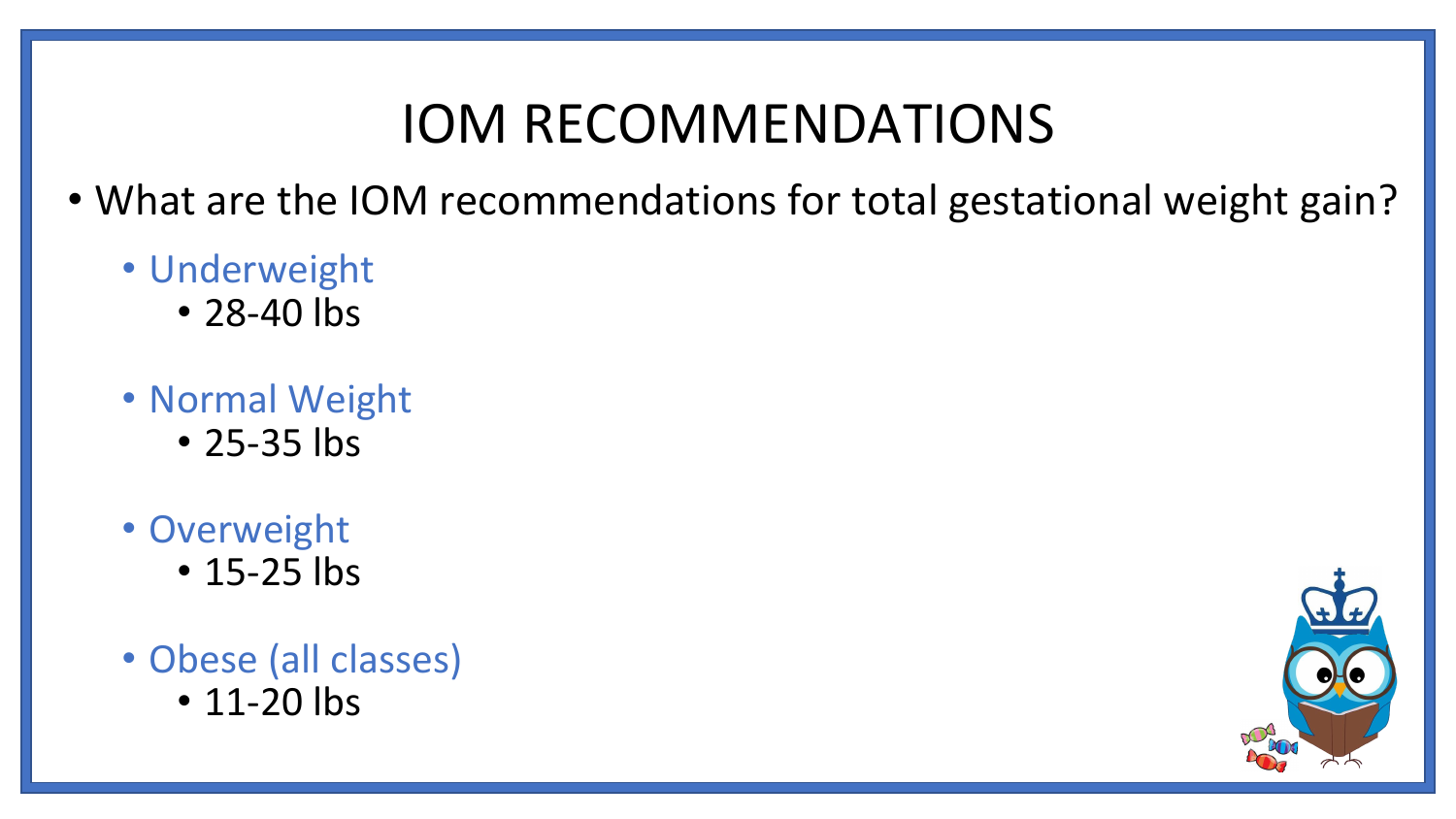# SURVEILLANCE

• Are there any recommendations regarding antenatal fetal surveillance in obese pregnant women?

#### • ACOG

• ACOG does not make a recommendation for or against routine antenatal fetal surveillance in obese pregnant women

#### • CUIMC

- Recommend weekly antenatal testing starting at 34 weeks gestation for patients with a BMI > 35
- Encourage weekly antenatal testing starting at 36 weeks gestation for patients with a BMI 30-34

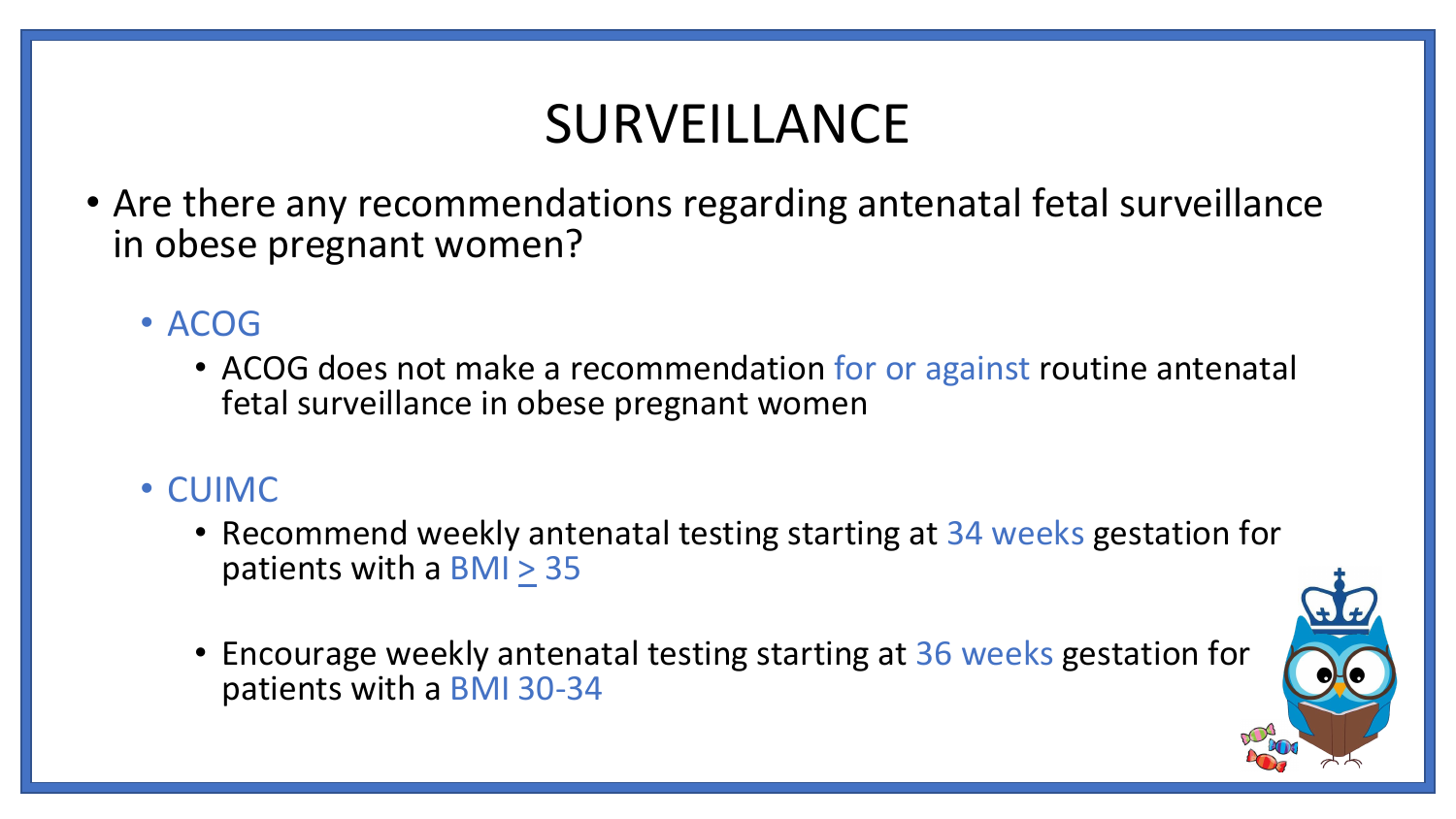## COUNSELING

- How would you counsel this patient about the implications of her BMI for this pregnancy and during here interpregnancy interval?
	- Why is it a problem for me?
	- Why is it a problem for my baby
	- What can I do for this pregnancy?
	- Can I do something to lower the risk of problems in future pregnancies?

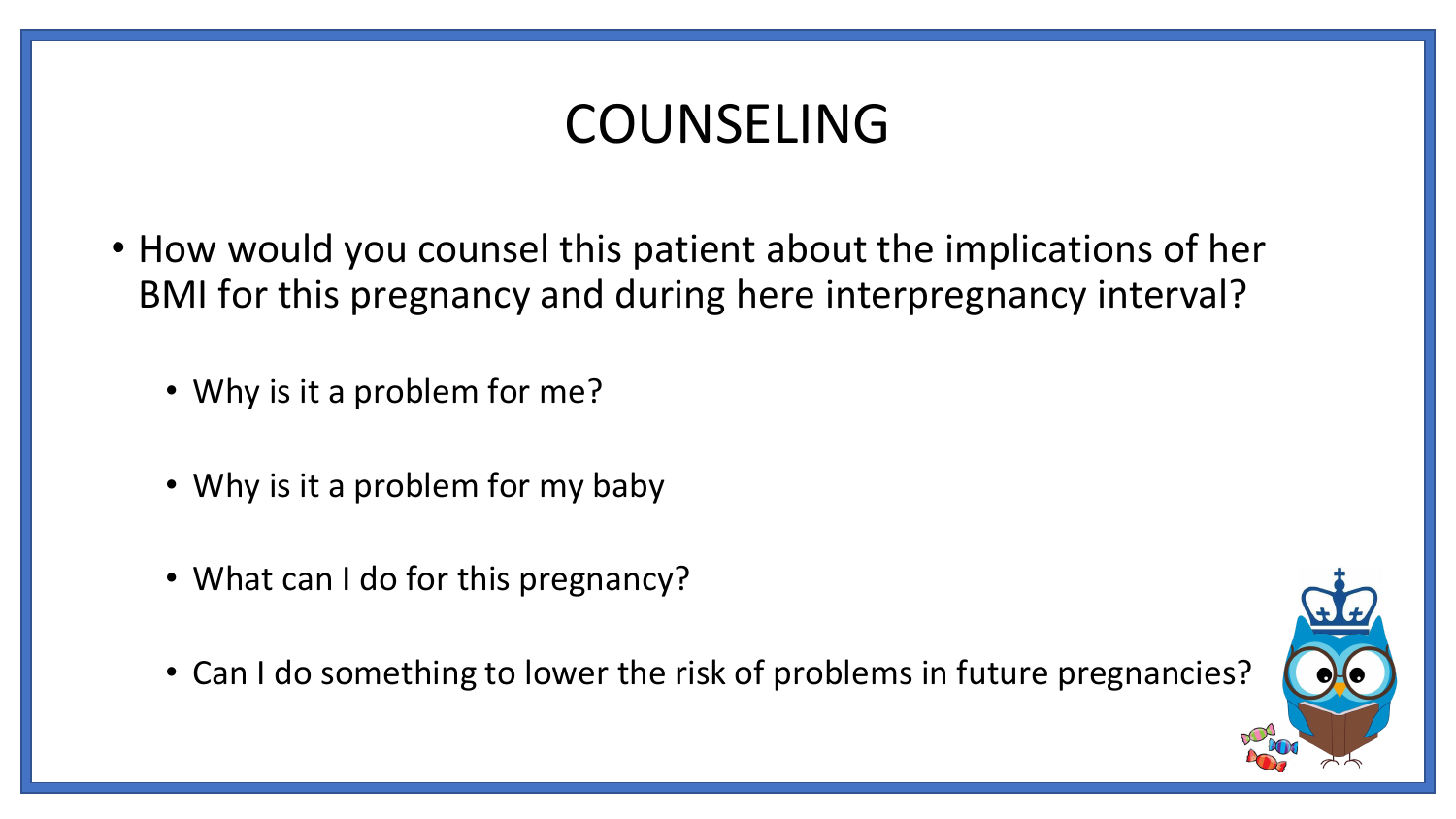#### CODING AND BILLING

- Conditions that affect the management of pregnancy, childbirth and the puerperium are classified in categories O00 through O9A in Chapter 15 of the ICD-10-CM
	- O99.21 **Obesity** complicat**in**g **pregnancy**, childbirth, and the puerperium
		- [O99.210](http://www.findacode.com/code.php?set=ICD10CM&c=O99.210)**Obesity** complicat**in**g **pregnancy**, unspecified trimester
		- [O99.211](http://www.findacode.com/code.php?set=ICD10CM&c=O99.211)**Obesity** complicat**in**g **pregnancy**, first trimester
		- [O99.212](http://www.findacode.com/code.php?set=ICD10CM&c=O99.212)**Obesity** complicat**in**g **pregnancy**, second trimester
		- [O99.213](http://www.findacode.com/code.php?set=ICD10CM&c=O99.213)**Obesity** complicat**in**g **pregnancy**, third trimester

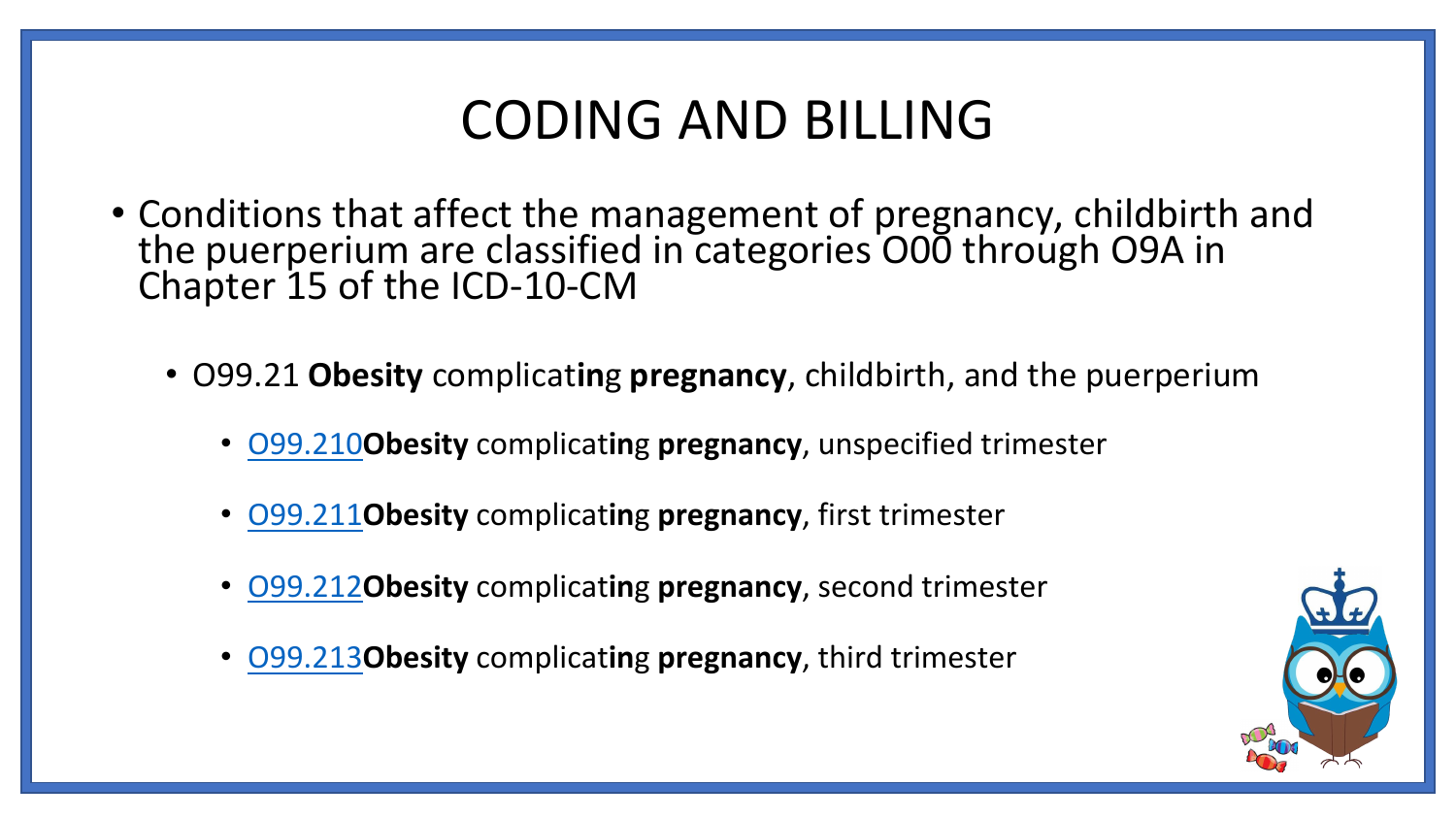#### SOCIAL DETERMINANTS OF HEALTH

2018 - Exploration of gestational weight gain among low-income pregnant women

- Low-income women are likely to have a limited food budget and rely on cheap, calorie-dense foods to prevent hunger and maintain sufficient food supply for their families
- African American women are more likely to exceed IOM recommendations for weight gain during pregnancy
- Perception and knowledge of appropriate weight gain may be contributing factors to excess gestational weight gain for African American women
- More support is needed for community and financial assistance programs, who directly serve lowincome women, to provide gestational weight gain educational support and help women achieve optimal health for themselves and their children
- There is a need for personalized education of the patient and their social support network prior to conception and throughout prenatal care.

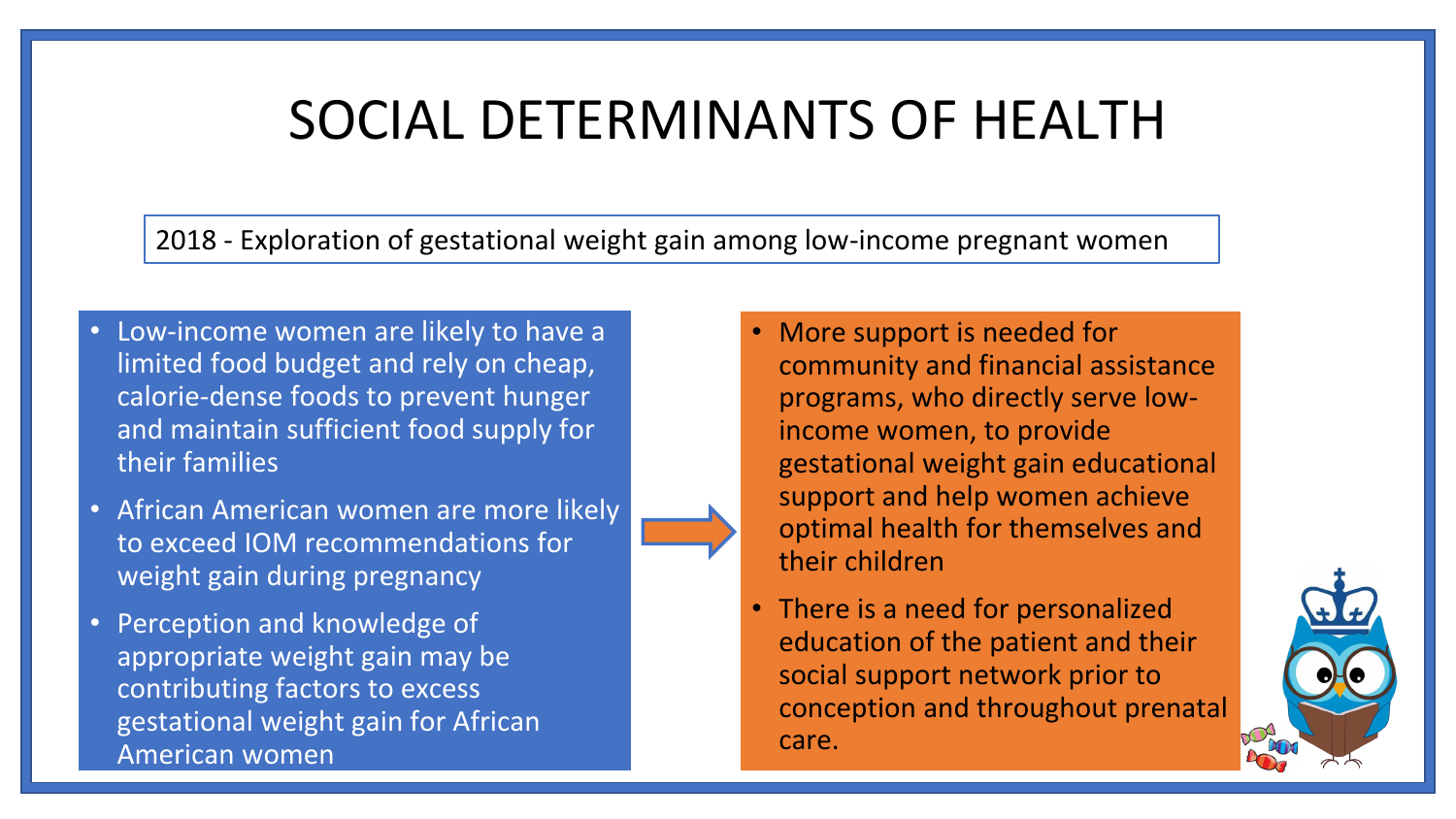# EVIDENCE

#### Reference

• Nunnery, D., Ammerman, A. and Dharod, J., 2018. Predictors and outcomes of excess gestational weight gain among low-income pregnant women. *Health care for women international*, *39*(1), pp.19- 33.

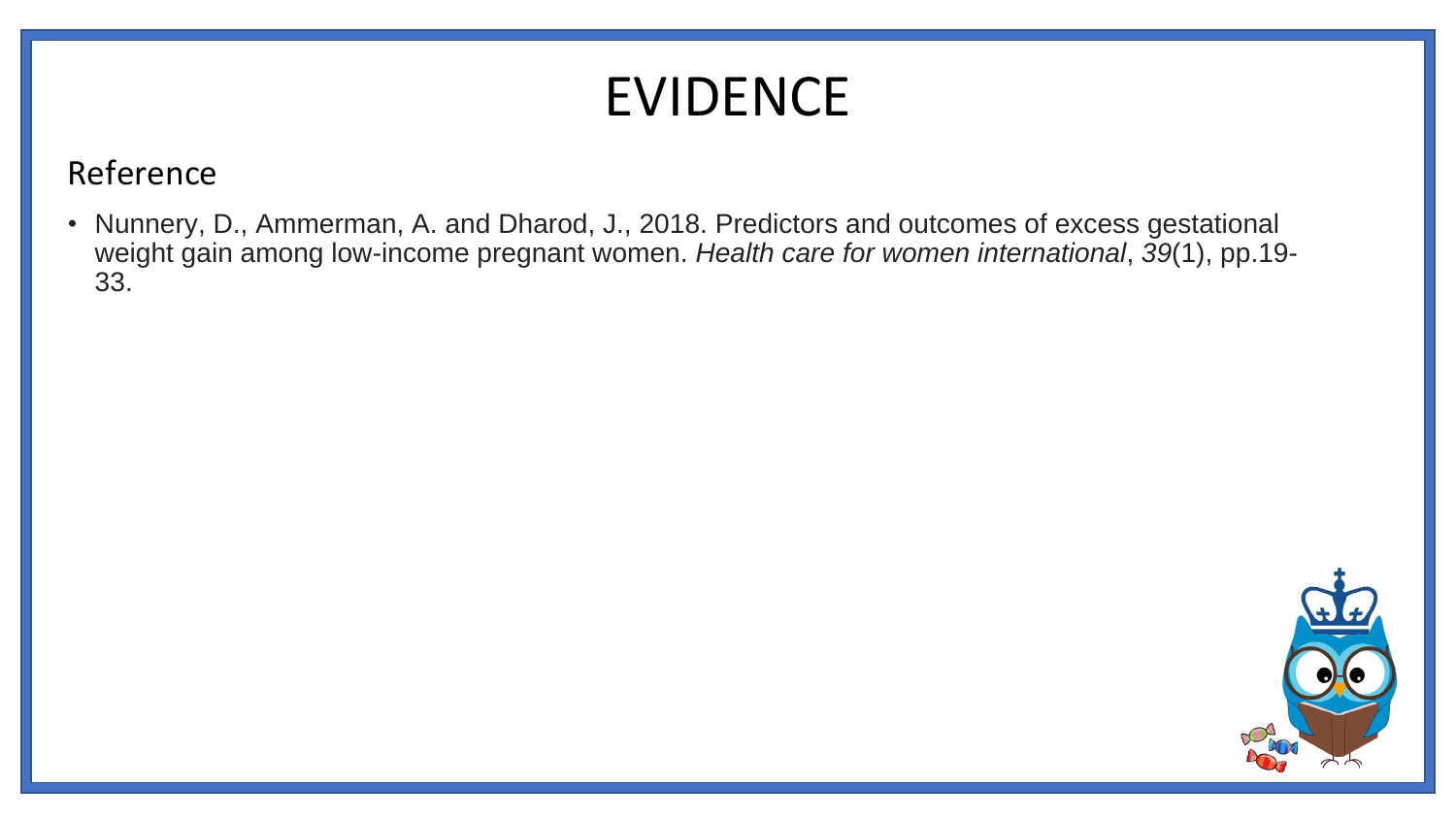### EPIC Phrase

- .BBonBMIPregnancy
- Description: Gestational weight gain counseling
- The patient was counseled on the recommended weight gain based on her BMI
- $***$  < 18.5  $\boxed{?}$  28-40 lbs
- $***18.5 24.9$  25-35 lbs
- $***25.0-29.9$  2 15-25 lbs
- $***$  30.0 2 11-20 lbs

She was also counseled on the sequelae associated with obesity in pregnancy, including increased risk of miscarriage, gestational diabetes, preeclampsia, fetal anomalies, and stillbirth